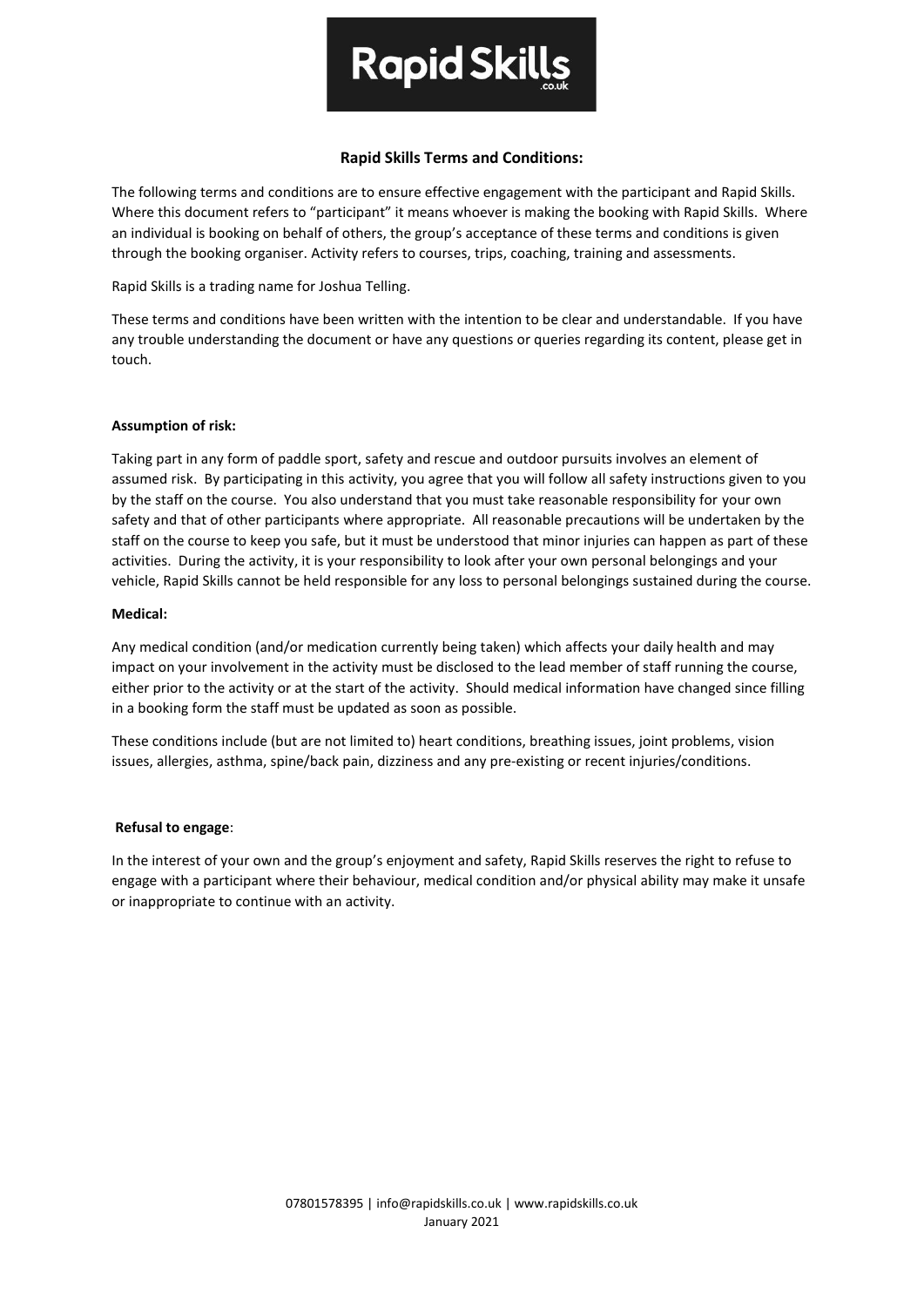

## **Venues:**

We will always aim to choose the best possible venue to operate in, taking into consideration; your needs, the aims of the training and where appropriate the environmental requirement of the award being undertaken. Sometimes these venues may not be safe to operate in (e.g. too high/low water levels) and we may need to change to alternative venue which may require additional transport and journey time. We will do our best to ensure that this has a minimal impact on the course. The situation may also arise where an alternative venue may not be available, in which case the course may be cut short or cancelled in the interest of safety. Where a activity is cancelled due to a suitable venue not being available the course staff will discuss with the participant the best course of action which may involve delivering the course on an alternative date and we will work to re-arrange it at a mutually convenient date to the participant(s), no refunds will be given.

## **Usage of own kit on courses:**

You are responsible for your own kit and equipment during your course/trip, any personal losses to kit and equipment will not be reimbursed by Rapid Skills. You are advised to hold your own insurance for equipment loss/damage.

## **Usage of kit and equipment provided by Rapid Skills:**

Please look after any kit and equipment you are given to use as part of your activity. Should any damages/losses occur out of negligence or lack of care we may seek to recover the cost from either yourself or your group.

#### **Payment of additional fees**

Unless stated as part of your course cost, Rapid Skills is not responsible for paying any cark park (or parking fine) charges incurred, water access fees or meals. All Rapid Skills prices include the British Canoeing Admin fee in the course price but **do not** include certification fees/registration fees. These will be charged in addition to your activity cost or at the end of the activity on the day, unless they are stated in the original quotation of your activity cost.

#### **Replacement Staff**

Courses will be provided by Joshua Telling or Tom Botterill however, in some instances, it may be necessary to use other staff to provide the activity. This may be at the request of the client or due to the need of bringing in a specialist holding technical expertise in a specific field. If at the point of booking an alternative staff member will be required to deliver an activity, you will be made aware of this immediately. If there are unforeseen changes to the staffing on an activity, you will be made aware of this change at the earliest possible opportunity.